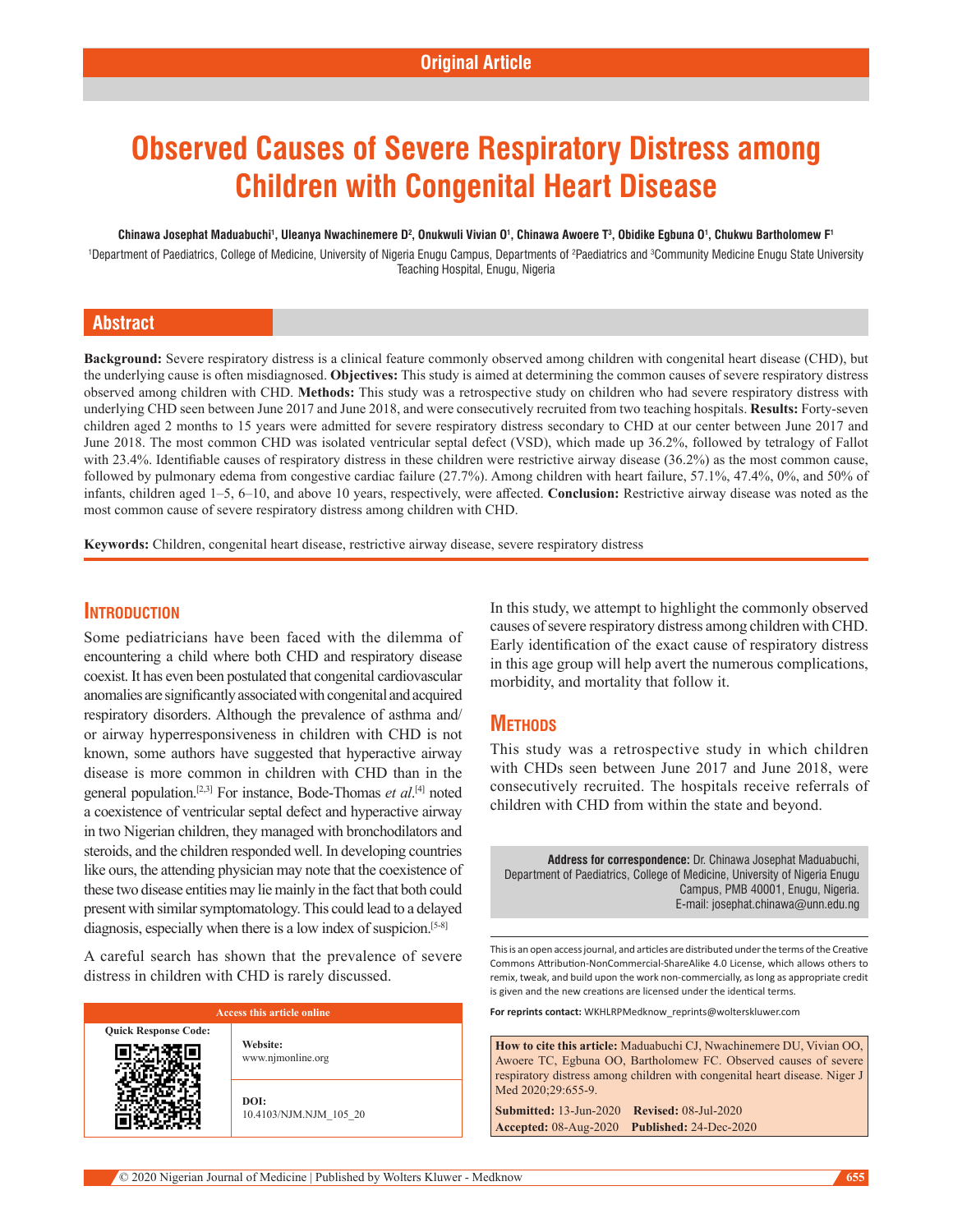#### **Study area**

The study was carried out at the University of Nigeria Teaching Hospital and Enugu State University Teaching Hospital.

#### **Diagnostic criteria**

#### *Severe respiratory distress*

This was diagnosed with a history of dyspnea, flaring of ala-nasi, subcostal and intercostal recession, and tracheal tug with oxygen saturation below 94%.

# *Reactive airway disease*

Reactive airway disease(RAD) was diagnosed as clinical features of wheeze or bronchial spasm, without any prior history of asthma.<sup>[9]</sup> It is important to note that wheeze is quite common in infants, and only a minute fraction of infants who wheeze ever suffer bronchial asthma.[9] It is therefore pertinent to note that instead of calling these groups of children as "wheezy," clinicians opt for the term "reactive airways" to refer to this group of children.[9]

# **Pneumonia**

Pneumonia is an inflammation of the lung parenchyma with variable etiologies.[10] We made this diagnosis from a history of fast breathing, cough, and clinical signs of chest retractions and crepitation. It was finally proven with a chest X‑ray showing patchy opacities.[10]

#### **Heart failure**

Diagnosis of congestive heart failure was made with a history of difficulty in breathing, dyspnea on exertion, tachycardia, and tender hepatomegaly with a displaced apex.[11]

#### **Pulmonary edema**

Diagnosis of pulmonary edema was made clinically when we got a history of a sudden onset of extreme breathlessness, sweating, and cough. Chest auscultation reveals fine, crepitant rales, and occasional rhonchi or wheezes, especially inspiratory. Chest X‑ray evidence of Kelly B lines or fluffy opacities confirms the diagnosis.[11]

#### **Metabolic acidosis**

We made a diagnosis of metabolic acidosis with a history of deep breathlessness, plasma bicarbonate concentration below 20 mmol/L, and decreased pH equal to or below 7.20.[12]

#### **Sample selection**

A total number of 200 children with CHD were diagnosed using echocardiography in the study period, of which 47 presented with severe respiratory distress.

#### **Study population**

The subjects studied included children between the ages of 1 month and 15 years who were admitted for severe respiratory distress secondary to congenital cardiac anomalies. Subjects excluded, were those with respiratory distress not stemming from congenital cardiac anomalies and those with severe bronchopneumonia alone or hypoxemia not stemming from cardiac disease. Children with CHD who had respiratory distress without fulfilling the defined criteria for severe respiratory distress were also excluded.

Children who fulfilled the inclusion criteria were consecutively recruited into the study.

Information on sociodemographic characteristics, echocardiographic findings/diagnosis of the congenital heart defect, as well as laboratory estimations of hemoglobin concentration, serum electrolytes, urea and creatinine, chest X‑ray, and blood culture were documented.

Anthropometric indices and oxygen saturation were also elucidated. A careful history and physical examination were used with the aid of laboratory investigation to delineate the cause of severe respiratory distress.

### **Data analysis**

Data were analyzed using Epi Info and SPSS, version 20 (Chicago). Frequency and percentages were used for categorical data. Mean and standard deviation were used to summarize the details of the data that were normally distributed.

### **Ethical consideration**

Ethical clearance for the study was obtained from the Research and Ethics Committee of the University of Nigeria Teaching Hospital, Enugu. The IRB institution name is University of Nigeria Teaching Hospital, Ituku‑Ozalla, Enugu, the approval number is IRB 00002323, and the approval date is February 18, 2019.

# **Results**

A total number of 200 children with CHD were diagnosed using echocardiography in the study period, of which 47 presented with severe respiratory distress. This gives a prevalence of 23.5% of children with CHD who presented with severe respiratory distress.

Forty‑seven of them presented with respiratory distress. The children comprised 25 (53.2%) males and 22 (46.8%) females, with a mean age of 3.9 (4.5) years. Fourteen (29.8%) of the children were infants, 19 (40.4%) were children under 5 years, 6 (12.8%) were children aged 6–10 years, while 8 (17.0%) were above 10 years of age. The mean weight and height were 14.4 kg (13.1) and 97.6 cm (31.6), respectively. Among parents who gave information on social class, 18 (38.3%) of them belong to the middle socioeconomic class, 11 (23.4%) to the lower class, while 13 (27.6%) to the upper class.

The most common CHD was isolated ventricular septal defect(VSD) which made up 17 (36.2%), followed by tetralogy of Fallot (TOF) which made up 11 (23.4%) of CHDs. Table 1 shows the frequency of occurrence of CHD in this study. The common presenting features are as shown in Table 2. The most common feature necessitating presentation to hospital was fast breathing which occurred in 41 (87.2%) of the patients while convulsion occurred in only 3 (6.4%) patients.

Identifiable causes of severe respiratory distress in these children are as shown in Table 3, implicating RAD in 17 (36.2%) as the most common cause, followed by congestive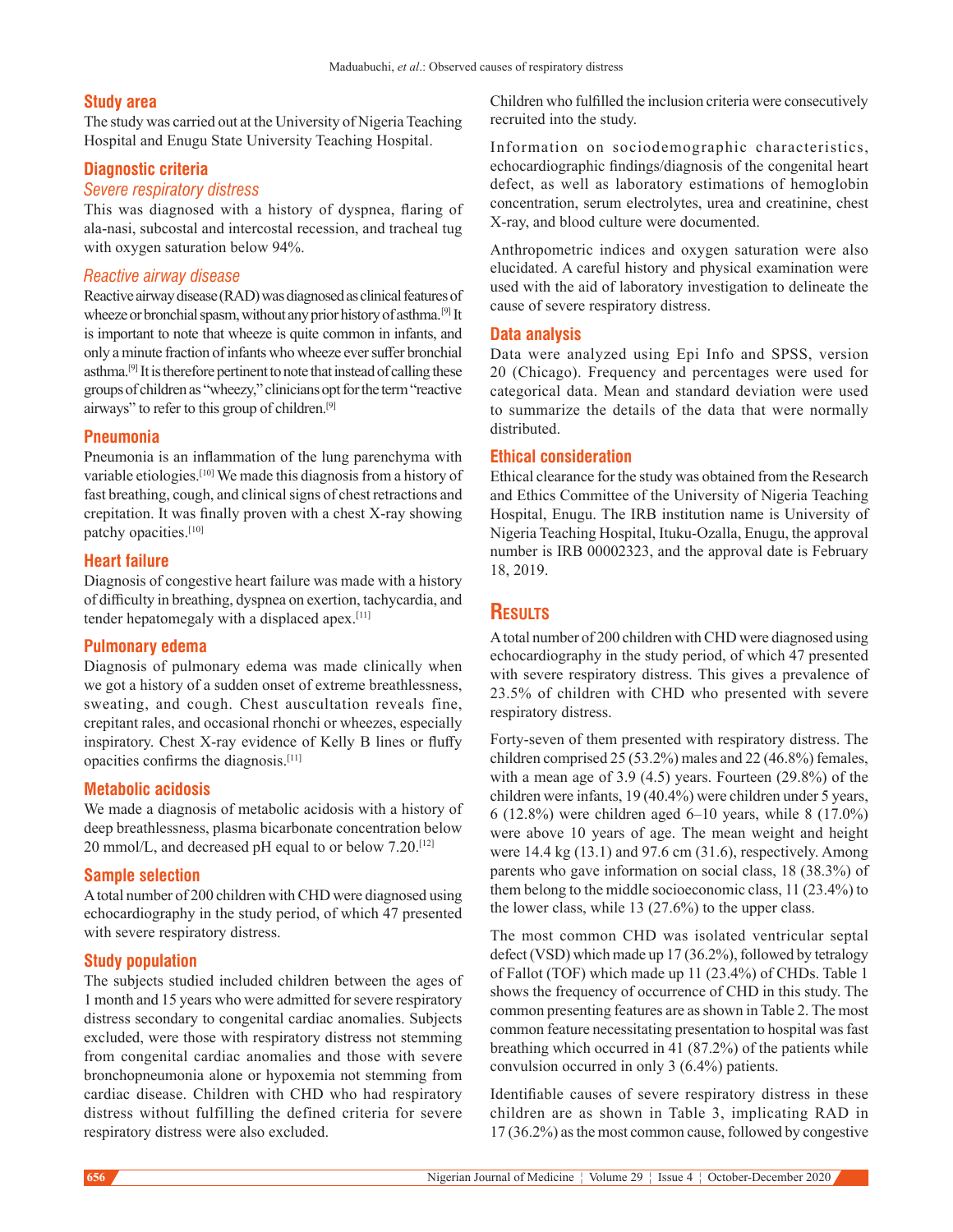cardiac failure in 13 (27.7%). Among children with heart failure, 57.1%, 47.4%, 0%, and 50% of the infants, children aged  $1-5$ ,  $6-10$ , and above 10 years, respectively, were affected.

Of 17 children with isolated ventriculoseptal defect (VSD), 4 (23.5%), 6 (35.2%), and 4 (23.5%) had congestive heart failure, RAD, bronchopneumonia as the cause of respiratory distress, respectively, while anemia, infective endocarditis, and metabolic acidosis contributed 1 (2.1%) each. Among children with TOF, 6 (54.5%) had RAD, 2 (18.2%) were hypoxic, while bronchopneumonia, pulmonary edema, and metabolic acidosis contributed 1 (9.1%) each. Two (66.7%) of the three children with atrioventricular septal defect had RAD as the cause of respiratory distress, and 1 (33.3%) had cardiac failure [Table 4].

# **Discussion**

We noted an overall prevalence of severe respiratory distress in this study as 23.5%. This is very high and depicts the importance of this study. Children with CHD usually present with respiratory distress, but the actual cause of this distress is not well elaborated in many studies. The actual mechanism of respiratory distress among infants with CHD is not well appreciated, making the management difficult.<sup>[13]</sup> This study showed that RAD is the major cause of severe respiratory distress in more than half of the subjects. It is important to note that bronchoconstriction and prolonged expiratory distress seen in infants with CHD have been erroneously blackmailed as cardiac asthma. Snashall and Chung<sup>[14]</sup> pointed out the fact that small and large airway narrowing in infants with CHD could be precipitated by acute elevation of pulmonary or bronchial vascular pressure. This could be due to reflex bronchoconstriction triggered by C‑fibers with their endings in the lung parenchyma, bronchi, and pulmonary blood vessels. They also pointed out that bronchial responsiveness to bronchoconstriction drugs is increased in infants with left ventricular failure partly due to reflex mechanisms.<sup>[14]</sup>

Again, it has been reported that mucosa inflammation of the bronchus may also contribute to this respiratory distress and bronchodilator drugs have been useful.[8,14,15]

Furthermore, it was noted by Morgan *et al*. [15] that bronchial obstruction or hyperactive airway disease triggered by this CHD can cause retention of fluids and indeed create a nidus for infections, leading to bronchopneumonia. This increased narrowing and retention of secretion and eventual infections can also cause respiratory distress among infants with CHD. [8,14,15]

Matsuoka *et al*. [16] also confirmed RAD as the most common cause of respiratory distress in their study. They noted the effects of pulmonary congestion on the development of atopic asthma in 31 infants with CHD. They noted that respiratory distress did not resolve after surgery of the underlying CHD in seven patients, six of whom had a family history of allergy.

|  |                | Table 1: Specific frequencies of identified congenital |  |  |
|--|----------------|--------------------------------------------------------|--|--|
|  | heart diseases |                                                        |  |  |

| <b>CHD</b>  | Frequency (%) |
|-------------|---------------|
| <b>VSD</b>  | 17(36.2)      |
| <b>TOF</b>  | 11(23.4)      |
| <b>AVCD</b> | 3(6.4)        |
| <b>RHD</b>  | 2(4.3)        |
| TOF+PDA     | 2(4.3)        |
| Others      | 12(25.5)      |
| Total       | 47 (100)      |

Others: DORV, VSD+ASD, Isolated PDA, Single ventricle, TAPVR with dextrocardia, TGA, Isolated ASD. VSD: Ventricular septal defect, ASD: Atrial septal defect, PDS: Personal digital assistant, TGA: Transposition of great artery, TOF: Tetralogy of Fallot, PDA: Patent ductus arteriosus, CHD: Congenital heart disease DORV: Double outlet right ventricle, AVCD: Atrioventricular canal defect, RHD: Rheumatic heart disease, TAPVR: Total anomalous pulmonary venous drainage

## **Table 2: Frequency of common symptoms and signs in children with congenital heart disease**

| <b>Symptom</b>         | Frequency (%) |  |  |  |
|------------------------|---------------|--|--|--|
| Fast breathing         | 41 (87.2)     |  |  |  |
| Poor weight gain       | 24(51.1)      |  |  |  |
| <b>Breathlessness</b>  | 23 (48.9)     |  |  |  |
| Cough                  | 21 (44.7)     |  |  |  |
| Easy fatigability      | 17(36.2)      |  |  |  |
| Fever                  | 14 (29.8)     |  |  |  |
| Cyanosis               | 9(19.1)       |  |  |  |
| Generalized weakness   | 6(12.8)       |  |  |  |
| Bilateral leg swelling | 4(8.5)        |  |  |  |
| Convulsion             | 3(6.4)        |  |  |  |

# **Table 3: Identified causes of respiratory distress in children with congenital heart disease**

| <b>Cause of respiratory distress</b> | Frequency (%) |
|--------------------------------------|---------------|
| Atopy                                | 17(36.2)      |
| Heart failure (Pulmonary edema)      | 13(27.7)      |
| Pneumonia                            | 5(10.6)       |
| Hypoxia                              | 5(10.6)       |
| Atopy with hypoxia                   | 2(4.3)        |
| Metabolic acidosis                   | 2(4.3)        |
| Anemia                               | 1(2.1)        |
| Atopy+infective endocarditis         | 1(2.1)        |
| Unidentified cause                   | 1(2.1)        |
| Total                                | 47 (100)      |

It is therefore pertinent to note that pulmonary congestion in infancy may increase the risk of RAD in genetically predisposed children.

Airway hyperactivity and obstruction as the causes of respiratory distress in children with CHD have been postulated by Kussman *et al*. [17] They noted that extrinsic airway compression must be considered in the presence of respiratory insufficiency.[17] They noted that airway compression is very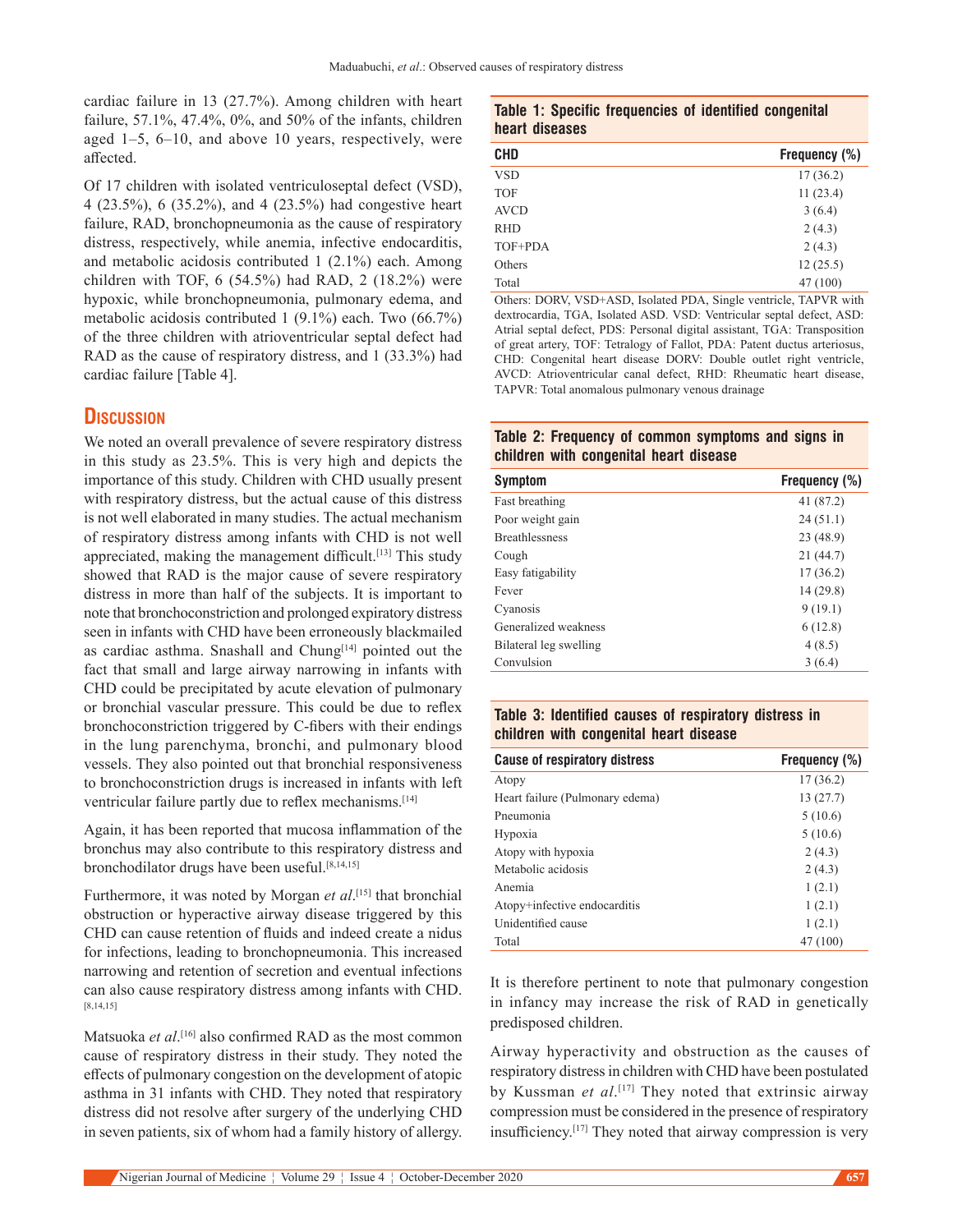| . .         | $\tilde{\phantom{a}}$ |                             |                          | . .       |                 |                          |                          |     |  |
|-------------|-----------------------|-----------------------------|--------------------------|-----------|-----------------|--------------------------|--------------------------|-----|--|
| <b>CHD</b>  | <b>No</b>             | <b>Cause of respiratory</b> |                          |           |                 |                          |                          |     |  |
|             |                       | <b>Atopy</b>                | Pulmonary edema          | Pneumonia | <b>Acidosis</b> | Hypoxia                  | Anemia                   | 1n  |  |
| <b>VSD</b>  | 17                    | 23.5                        | 35.2                     | 23.5      | 2.1             | $\overline{\phantom{a}}$ | 2.1                      | 2.1 |  |
| <b>TOF</b>  | 11                    | 54.5                        | 9.1                      | 9.1       | 9.1             | 18.5                     | $\overline{\phantom{a}}$ | -   |  |
| <b>AVCD</b> |                       | 66.7                        | 33.3                     |           |                 | $\overline{\phantom{a}}$ |                          |     |  |
| <b>RHD</b>  |                       | 50.0                        | $\overline{\phantom{a}}$ | 50.0      | -               | $\overline{\phantom{a}}$ | $\overline{\phantom{a}}$ | -   |  |
| $PDA*$      | ◠                     | 50.0                        | 50.0                     | ۰         | -               | $\overline{\phantom{a}}$ | ٠                        |     |  |
| Others**    |                       |                             |                          |           |                 |                          |                          |     |  |

|  |  |  |  | Table 4: Specific congenital heart diseases and identified causes of respiratory distress |  |  |  |
|--|--|--|--|-------------------------------------------------------------------------------------------|--|--|--|
|--|--|--|--|-------------------------------------------------------------------------------------------|--|--|--|

\*TOF with PDA, In- infective endocarditis, \*\*The frequency of other CHDs is one each. CHD: Congenital heart disease, PDA: Patent ductus arteriosus, TOF: Tetralogy of Fallot, VSD: Ventricular septal defect, AVCD: Atrioventricular canal defect, RHD: Rheumatic heart disease

common with some underlying cardiac anomalies, such as those that cause left-to-right shunt which in turn leads to dilatation of the pulmonary arteries.

We noted pulmonary edema leading to congestive cardiac failure as the second most common cause of respiratory distress in this study. It has been opined in some studies.[8,18,9] They noted that the major pathological pathway of respiratory distress in infancy with CHD mainly stems from pulmonary edema and metabolic acidosis.[19] It is important to note that respiratory distress induced by pulmonary edema can arise from left ventricular failure causing volume overload from a left-to-right shunt as in the ventricular septal defect (VSD) and patent ductus arteriosus(PDA).[19] It could also arise from pressure impact from obstruction of left ventricular outflow such as aortic stenosis and coarctation of the aorta. Impairment of pulmonary venous return to the left ventricle as in total anomalous pulmonary venous drainage could also result in pulmonary edema.<sup>[19]</sup>

It is pertinent to note that recognition of pulmonary edema from congestive heart failure due to left-to-right shunts in infants is crucial though may be difficult, especially in neonates. This is because the onset could initially be insidious. It could just present with feeding difficulties and fatigability. However, the constant finding among them is tachypnea. Among the signs usually observed, the presence of enlargement of the liver and displaced apex was the reliable sign for the diagnosis of heart failure even in patients with the primary lesions in the left heart.

Indeed, it remains a puzzle for the paediatrician, that frequent episodes of respiratory distress in infants with congenital cardiac defects are being treated as bronchopneumonia or even as bronchial asthma, without necessarily knowing that it is actually from left ventricular failure with attendant pulmonary edema.

It is rather surprising to note that majority of children with respiratory distress have been erroneously managed as respiratory pathology without giving credence to the cardiac disease. Granted that cardiac diseases are easily diagnosed when there is a murmur, yet there is some congenital heart lesion that may never produce a murmur. Children with such congenital heart disease without clinical murmurs may still present with respiratory distress from possible pulmonary oedema. This situation may mimic respiratory disease, and thus, pulmonary edema may be missed and mismanaged.

We also reported a few cases of bronchopneumonia as the causes of respiratory distress among children with CHD.[20] Most previous reports identified CHD as an underlying cause of recurrent pneumonia, i.e., when there are two or more pneumonia episodes in a year.[20,21] Children with a large-sized ventricular septal defect and PDA tend to present early and have more severe disease, including pneumonia. This is because left-to-right shunt lesion usually causes over flooding of the lungs and thus creates a niche for bacterial infections.

Metabolic acidosis is another cause of severe respiratory distress reported in our study. Reduction in systemic arterial oxygen tension results in marked anaerobic respiration and release of organic acids, especially lactic acids.[22] The elaboration of hydrogen ions and severe hypoxemia from metabolic acidosis stimulates the respiratory center and triggers distress. In children with a right-to-left shunts, there is marked decrease in systemic venous blood to the lungs such that metabolic acidosis remains uncompensated. To do here is the use of oxygen and correction of acidosis.[22] It is important to note that cardiac and pulmonary correlates of respiratory distress among infants with CHD are intertwined. A study<sup>[23]</sup> has also noted that this similar pathophysiology makes the management of patients with CHD all the more complex. They noted that respiratory distress in children with CHD could be structural as a result of compression causing laryngomalacia.

There was no significant difference in  $SpO<sub>2</sub>$  between the male and the female children with CHD though the mean saturation is 89% in room air. This simply means that hypoxia also plays a role as a cause of respiratory distress among children with CHD, especially the right-to-left shunt lesion. The pathway of respiratory distress from hypoxemia is the same as that from metabolic acidosis.[24] In addition, hypoxia due to CHD has also been linked to abnormal neurogenesis and impaired cortical growth. Hypoxemia also has a link with pulmonary edema.  Hypoxemia impairs airway epithelial Na+ transport, which is important in the reabsorption of lung fluids.

It is very noteworthy to point out that anemia is not one of the causes of respiratory distress as seen in this study. The mean hemoglobin concentration was 12.4 g/L (3.7). Contrary to our findings, Dimopoulos *et al*. [25] noted a prevalence of anemia to be 13.1% and was common in patients with congenitally corrected transposition of great arteries and Ebstein anomaly of